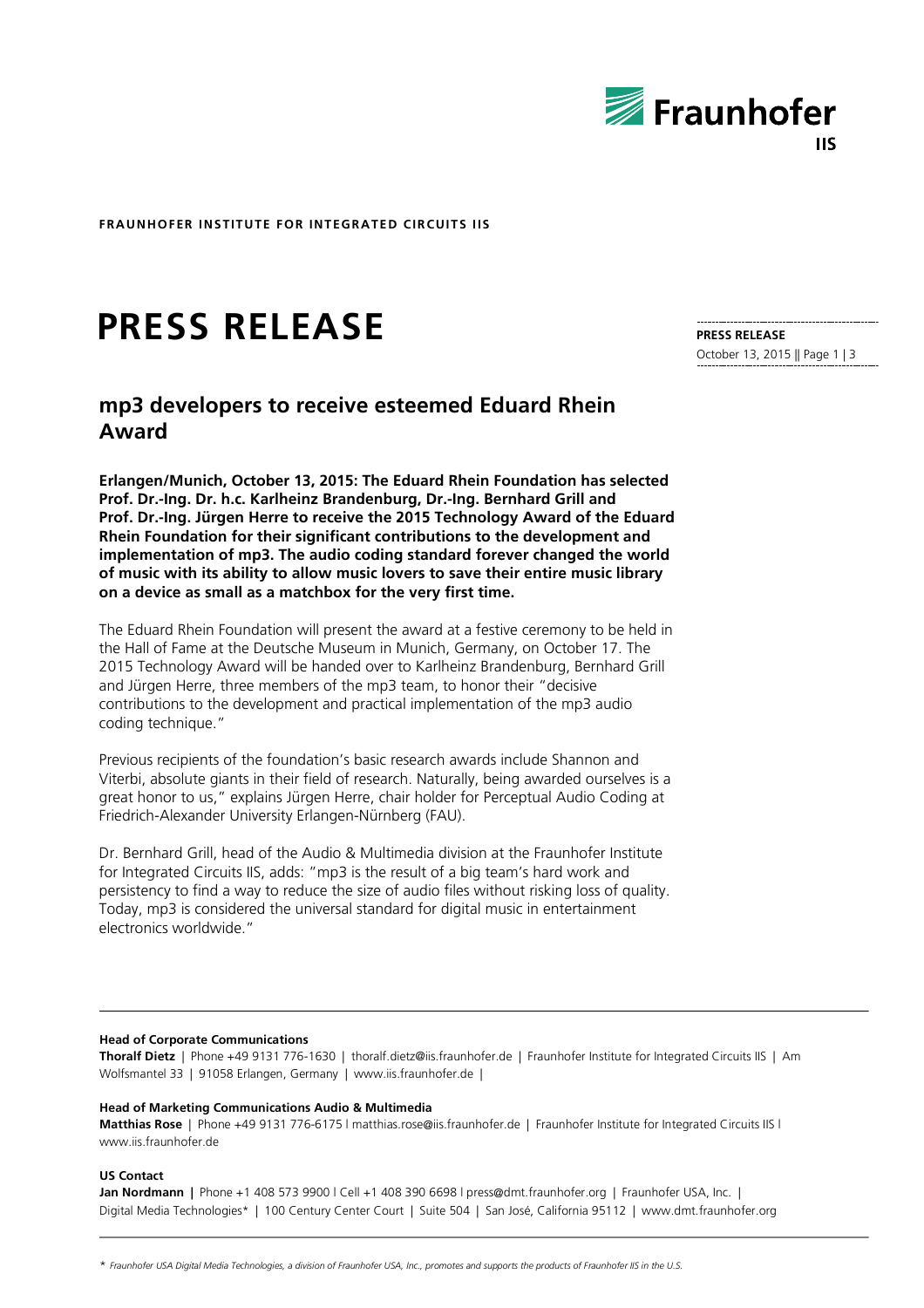

# **FRAUNHOFER INSTITUTE FOR INTEGRATED CIRCUITS IIS**

Karlheinz Brandenburg, director of the Fraunhofer Institute for Digital Media Technology IDMT in Ilmenau, remembers: "When developing mp3, we envisioned the technology's application in the field of digital radio serving millions of users. Today, there are billions of devices working with the mp3 format, greatly exceeding the expectations of our initial vision."

## **The awardees and their contributions**

Each party involved played a major role in the development of mp3 from Karlheinz Brandenburg's dissertation delivering the scientific fundamentals for the development of mp3, to Bernhard Grill's impactful role in implementing the software and Jürgen Herre working out a technology for efficiently coding stereo signals.

Today, Brandenburg is director of the Fraunhofer IDMT in Ilmenau, Grill heads the Audio & Multimedia division at the Fraunhofer IIS in Erlangen and Jürgen Herre is the chief scientist of the Audio & Multimedia division at Fraunhofer IIS.

## **mp3 – A success story**

Thanks to mp3 and its successor AAC, Fraunhofer IIS is the leading developer and provider of audio coding technologies worldwide. Today, a team of more than 200 engineers is working on audio and multimedia solutions for automotive, communications, digital broadcasting, mobile entertainment and streaming applications. Recent products include: Fraunhofer Cingo for virtual surround and 3D sound, Fraunhofer Symphoria for automotive 3D audio, the audio codec EVS delivering crystal clear mobile phone calls and MPEG-H Audio which provides immersive 3D sound and enables television viewers to adjust the dialogue volume to suit their personal preferences.

Advanced technologies developed at Fraunhofer IDMT in Ilmenau include solutions for live and installed 3D-sound for mega events such as Bregenz Festival or planetariums.

# **The Eduard Rhein Awards**

In 1976, Eduard Rhein launched his foundation with the objective of supporting technical innovations in the field of TV and radio broadcasting. As chief editor of the German program guide "Hörzu" his passion for technology had already become evident when he introduced a technology page to the magazine that focused on the latest

**PRESS RELEASE** October 13, 2015 || Page 2 | 3